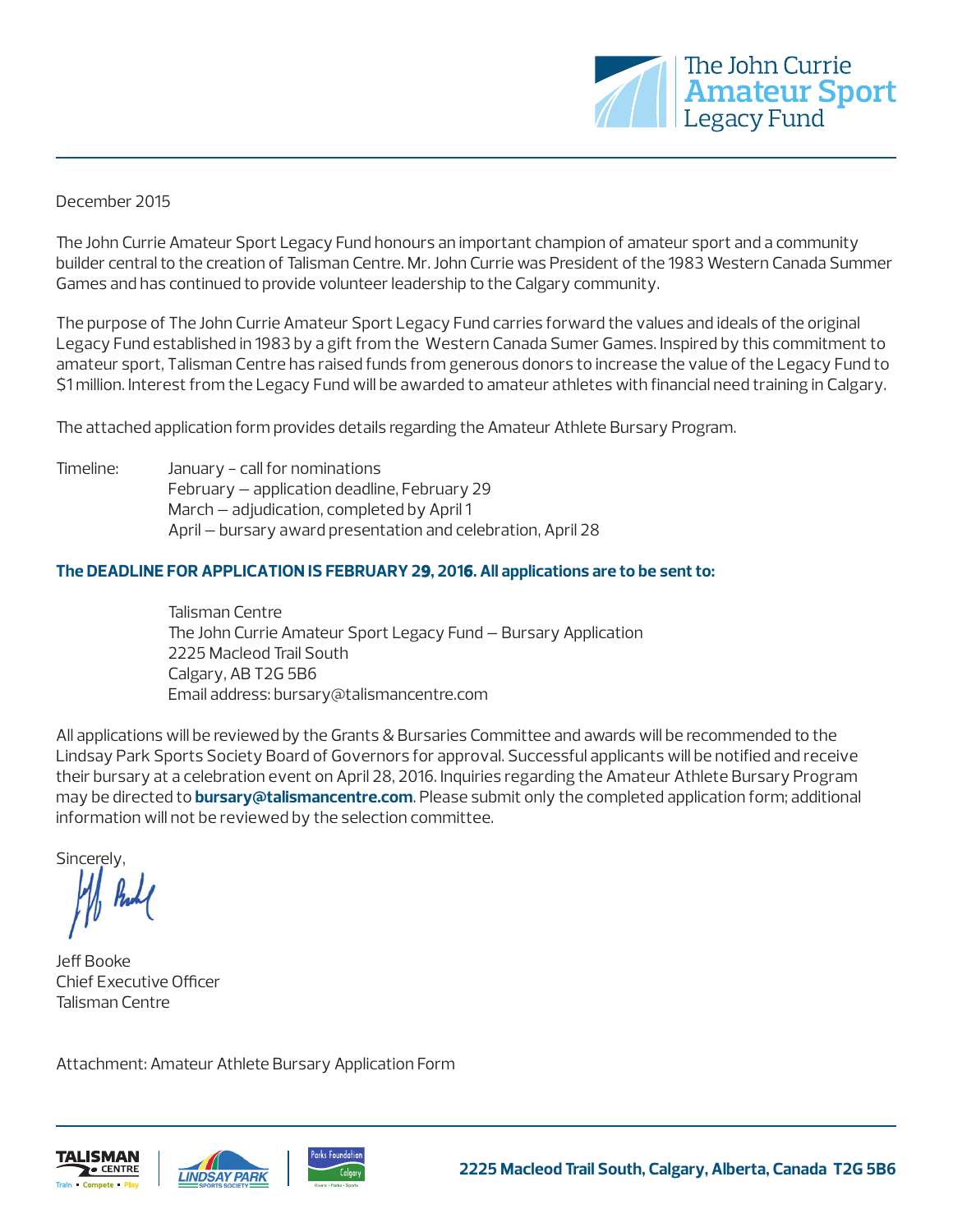## Amateur Athlete Bursary Application



#### Eligibility:

- Applicant must be an amateur athlete with financial need training in Calgary.
- Applicant must be a member in good standing in his or her club/association.

Bursary recipients will be asked to serve as an Ambassador for Talisman Centre, as available, one to three times in a year. Bursary recipients will be invited to attend a presentation ceremony on April 28, 2016, and asked to provide a recent sport photo.

#### Timeline:

- $\blacksquare$  January call for nominations
- **February application deadline February 29**
- March adjudication, completed by April 1
- April bursary award presentation and celebration

#### Submission:

Ensure all areas are completed by Athlete and Coach/Team Official. Only submit the completed form. Additional information will not be reviewed by the selection committee.

## Section 1: To be Completed by Athlete

|                                                                                                                                                                                                                                                                                                                                                                               | Province: __________________________________ |  |  |  |  |
|-------------------------------------------------------------------------------------------------------------------------------------------------------------------------------------------------------------------------------------------------------------------------------------------------------------------------------------------------------------------------------|----------------------------------------------|--|--|--|--|
|                                                                                                                                                                                                                                                                                                                                                                               |                                              |  |  |  |  |
| $\textsf{Sport:}\xspace \begin{picture}(10,10) \put(0,0){\vector(1,0){100}} \put(15,0){\vector(1,0){100}} \put(15,0){\vector(1,0){100}} \put(15,0){\vector(1,0){100}} \put(15,0){\vector(1,0){100}} \put(15,0){\vector(1,0){100}} \put(15,0){\vector(1,0){100}} \put(15,0){\vector(1,0){100}} \put(15,0){\vector(1,0){100}} \put(15,0){\vector(1,0){100}} \put(15,0){\vector$ |                                              |  |  |  |  |

## **2015 Accomplishments (check all that apply):**

| LEVEL         | PLACEMENT RESULTS |   |   |   |   |  |   |   |    | <b>DATE</b> | <b>LOCATION</b> | NAME OF EVENT |
|---------------|-------------------|---|---|---|---|--|---|---|----|-------------|-----------------|---------------|
|               |                   | 3 | 4 | 5 | 6 |  | 8 | 9 | 10 |             |                 |               |
| Invitational  |                   |   |   |   |   |  |   |   |    |             |                 |               |
| Provincial    |                   |   |   |   |   |  |   |   |    |             |                 |               |
| Regional      |                   |   |   |   |   |  |   |   |    |             |                 |               |
| National      |                   |   |   |   |   |  |   |   |    |             |                 |               |
| International |                   |   |   |   |   |  |   |   |    |             |                 |               |
| Worlds        |                   |   |   |   |   |  |   |   |    |             |                 |               |
| Olympics      |                   |   |   |   |   |  |   |   |    |             |                 |               |





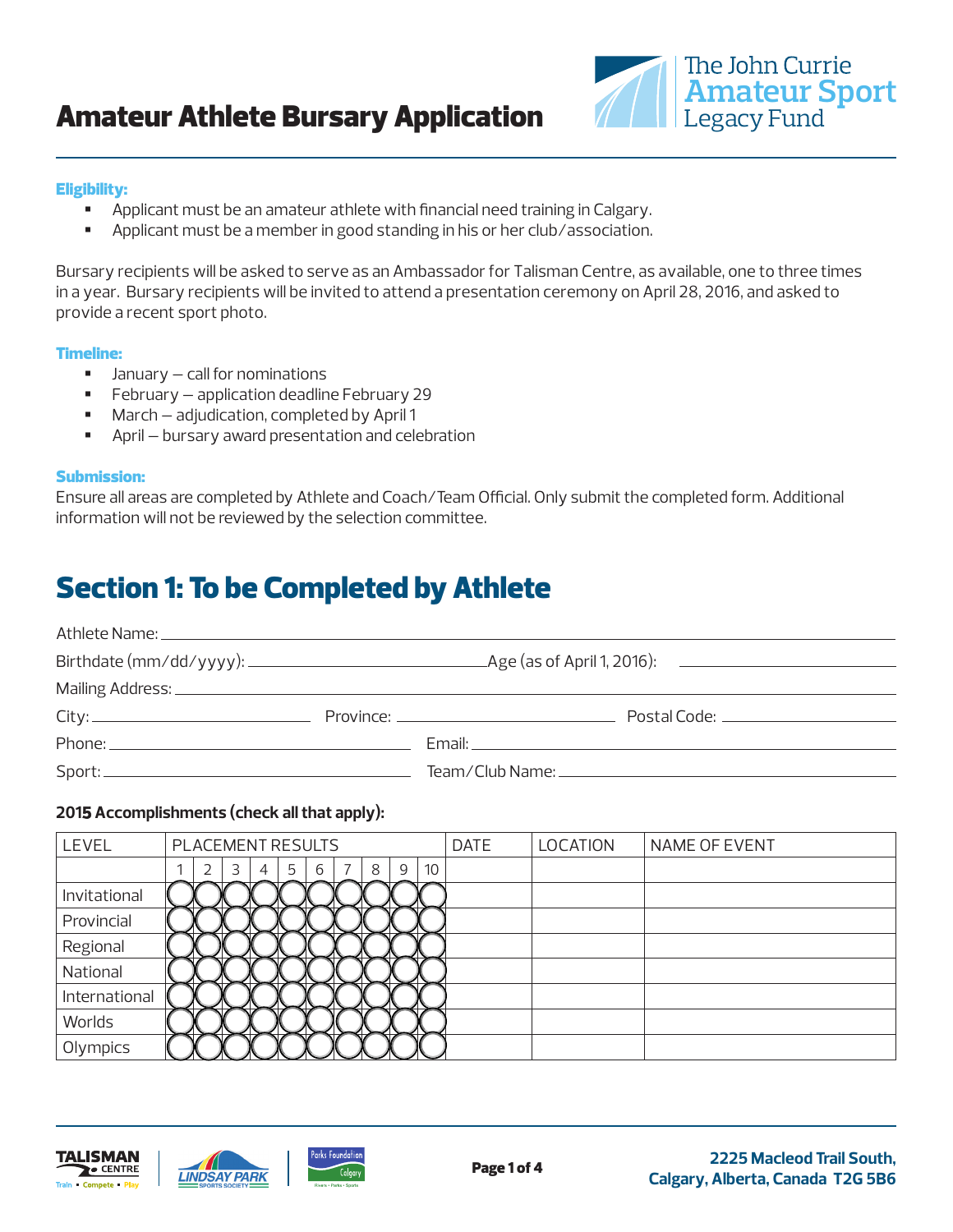### **Future Goals and Aspirations (max 400 words):**

## **Long Term Athlete Development (LTAD) Level (check one):**

Athletes at different LTAD levels will be compared to others at the same level only. For more information, go to: www.canadiansportforlife.ca/learn-about-canadian-sport-life/ltad-stages

 $\Box$  LEVEL 4 – Train to Train

 During the Train to Train stage, young athletes need to build an aerobic base and consolidate their sport specific skills. Towards the end of the stage, they need to focus on strength and the anaerobic alactic energy system. Increased training hours are needed at this stage to develop each athlete's long-term potential.

## $\Box$  LEVEL 5 – Train to Compete

 In the Train to Compete stage, athletes choose one sport in which they will train to excel. Athletes will train to solidify their sport-specific and position-specific skills and all of their physical capacities. These athletes are aiming to compete in national and international events.

 $\Box$  LEVEL 6 – Train to Win

 The Train to Win stage is the final stage of the LTAD high-performance stream. Medals and podium performances are the primary focus.

#### **Training Hours/Week (Average for past 12 months)**

| Total Training Hours/Week:                    |  |  | $\Box$ 4-6 $\Box$ 7-9 $\Box$ 10-12 $\Box$ 13-15 $\Box$ 16-18 $\Box$ 19+ |  |
|-----------------------------------------------|--|--|-------------------------------------------------------------------------|--|
| Total Training Hours/Week at Talisman Centre: |  |  | $\Box$ 4-6 $\Box$ 7-9 $\Box$ 10-12 $\Box$ 13-15 $\Box$ 16-18 $\Box$ 19+ |  |

When you are not training at Talisman Centre, where are you training and why?

When did you begin training at Talisman Centre? [mm/yyyy]







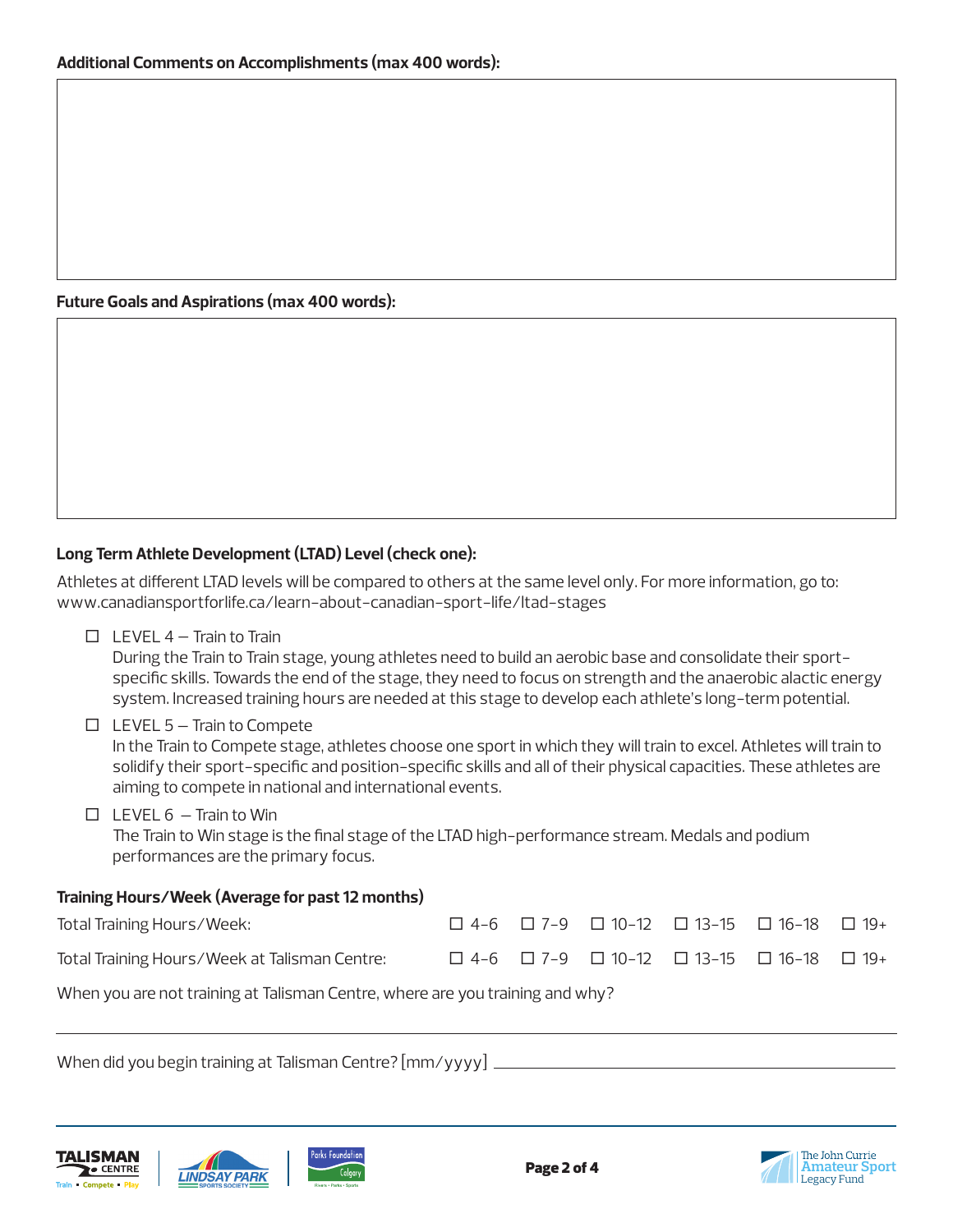#### **2015 Highest Sanctioned Competition Level (check one):**

- $\square$  Provincial
- $\Box$  Regional
- $\Box$  National
- $\square$  International
- Worlds
- □ Olympics

**Please indicate the highest sanctioned competition level you have participated in and the year:**

**National Team Membership** (include name of National team and date from/to):

Athlete Signature: Date:

# Once you've completed Section 1, have your Coach/Team Official complete Section 2.

# Section 2: To be completed by Coach/Team Official

**What level of the LTAD is the Athlete training at?** 

#### **Criteria (for each value, please identify where the athlete rates):**



Please comment on what kind of leadership attributes the Athlete demonstrates by providing evidence/examples:

Spirit / Value to the Team (1)<br>Sportsmanship<br>Work Ethic (1) Sportsmanship  $\overline{Q}$   $\overline{Q}$   $\overline{Q}$   $\overline{Q}$ Work Ethic